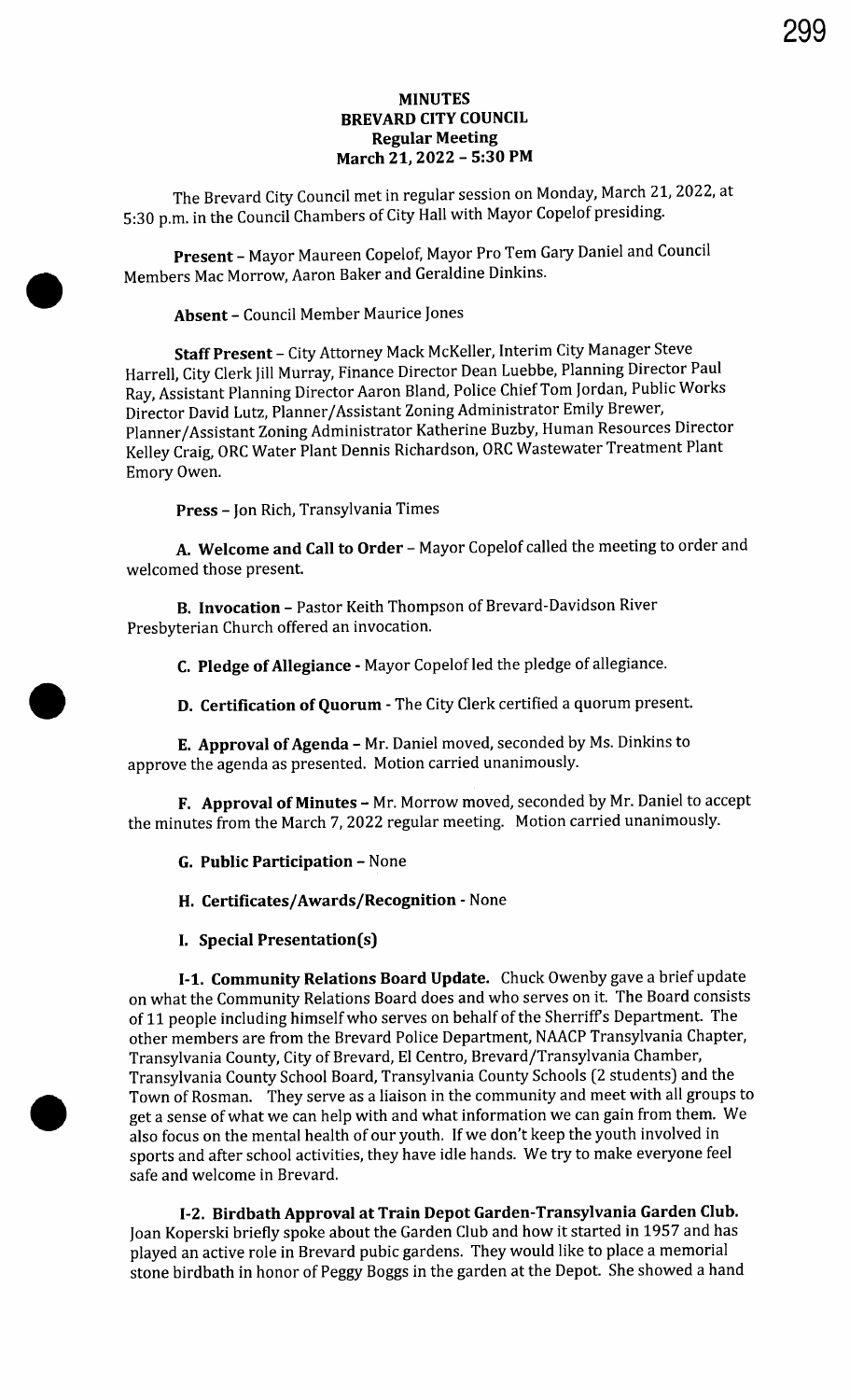drawn rendition of the birdbath as it was presented to the Parks, Trails & Recreation Committee, and unanimously approved, at its meeting on March 16, 2022. Mr. Morrow moved, seconded by Ms. Dinkins to move this item to consent.

I-3. 2022 AARP Community Challenge Grant. Mark Burrows explained that this is a \$12,000 no match grant from AARP for intergenerational work. Sarah Knapp is our AARP volunteer and she found this grant. We thought this would be great for the garden and multi-use trail next to it. The award would be made in June and we have to complete the work by November. The majority of items that we've identified could be part of the the multi-use trail, like the benches. Mr. Daniel asked if staff cost could make it cost more and Mr. Burrows said no and he thought it appropriate for the City to 0 be reimbursed for that. Mr. Baker asked if the concrete pad is <sup>a</sup> requirement and Mr. Harrell said yes. Mr. Baker also asked if there is anything required if it doesn't go through and Mr. Burrows said no.

## J. Public Hearing(s)

## J- 1. Proposed Amendments to City of Brevard Unified Development Ordinance (UDO) Chapter 12 -Sign Ordinance.

Mr. Bland explained that after extensive discussions in 2019 and 2020 by both the Planning Board and City Council, the City of Brevard adopted a new sign ordinance in December 2020 to comply with the Supreme Court Case Reed et al. v. Town of Gilbert. In September, 2021, staff brought the Planning Board some minor text amendments to the new sign ordinance. After that meeting, staff discovered the need for some additional changes while administering the new ordinance for the first time during an election and brought the revised amendments to the Board in January, 2022. The Planning Board unanimously recommended approval of these changes. The Planning Board also submitted <sup>a</sup> recommendation that it be City policy for City -erected signs to abide by the sign ordinance to the greatest extent possible.

#### Public Hearing Public Participation - None

Public Hearing Closed - There being no further questions or comments, Mayor Copelof closed the hearing at 6:09 p.m.

Council Vote - Mr. Morrow moved, seconded by Mr. Daniel to approve the Ordinance as presented. Motion carried unanimously.

### J- 2. Proposed Amendments to City of Brevard Unified Development Ordinance (UDO) Chapter 4, Section 4.4 Subdivision off of Private Streets.

Mr. Bland explained that text amendment TXT -20- 014 was adopted by City Council on January 25, 2021. The amendment allowed for private roads to satisfy the road frontage requirement, which had previously been required to be a public street in all instances, in two different situations with the General Residential  $-4$  (GR) zoning district. Since adoption, there have been a small number of subdivisions approved that made use of this new provision. In discussions trying to interpret and administer these inconsistencies, staff has relaxed the real possibility that these private street subdivisions could be used to circumvent the development patterns intended by the UDO and the City. This revision amendment is intended to curb this possibility and prevent entire, possibly substandard, neighborhoods from being developed as an unintended consequence of the TXT -20- 014 amendments. The Planning Board discussed and unanimously approved this matter at their January meeting and staff recommends approval of the revised amendment as presented.

### Public Hearing Public Participation - None

Public Hearing Closed - There being no further questions or comments, Mayor Copelof closed the hearing at 6:23 p.m.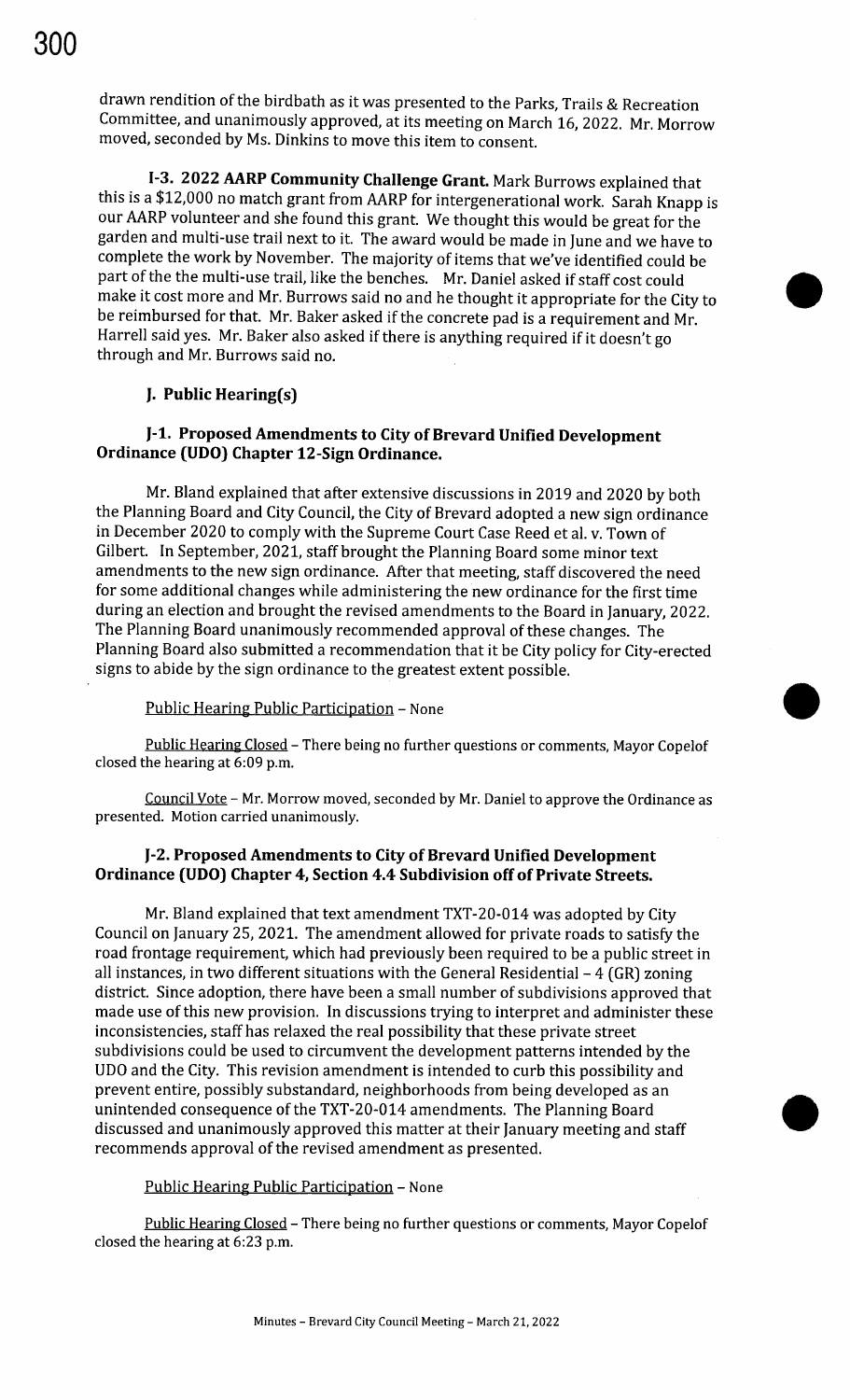Council Vote - Mr. Morrow moved, seconded by Mr. Daniel to approve the Ordinance as presented. Motion carried unanimously.

# I-3. Proposed Amendment to the Official Zoning Map of the City of Brevard-Rosman Highway & Nicholson Creek Road -Revert to NMX.

Katherine Buzby explained that this is a staff initiated text amendment for a parcel of land that is currently vacant. The parcel is located along Rosman Highway, just south of its intersection with Nicholson Creek Road. This rezoning would remove the parcel from the PDD district approved on April 19, 2019 for Jim Yamin of Workforce Homestead Inc., that was granted for an affordable housing development and rezone it to Neighborhood Mixed Use ( NMX). The Planning Board discussed this and unanimously recommended approval of this request at their February meeting and staff also recommends approval of the rezoning as requested.

## Public Hearing Public Participation - None

Public Hearing Closed - There being no further questions or comments, Mayor Copelof closed the hearing at 6:27 p.m.

Council Vote - Mr. Morrow moved, seconded by Mr. Baker to approve the Ordinance as presented. Motion carried unanimously.

K. Consent and Information - Consent Agenda items are considered routine and are enacted by one motion. Mayor Copelof read aloud the items listed and asked for a motion to approve the consent agenda. Mr. Jones moved, seconded by Mr. Daniel to approve the consent agenda as presented. Motion carried unanimously.

#### K-1. Council Downtown Master Plan Committee Minutes -February 9, 2022.

## K-2. Correspondence ( No Action. Offered as information only.) a. Transylvania County Building Permit Activity Report, February,

2022.

K-3. (I-1) Birdbath Approval at Train Depot Garden-Transylvania Garden Club.

#### L. Unfinished Business - None

#### M. New Business

# M-1. Traffic Schedule Amendment-3 Way Stop Silversteen and McMinn.

Paul Ray explained that staff is proposing an amendment to the City's Traffic Schedule for the purpose of adding two stop signs on Silversteen Drive intersecting McMinn Avenue. There is currently a stop sign on McMinn, so this amendment would transition this intersection into a three-way stop. Staff's recommendation is to approve the Traffic Schedule update as presented.

Ms. Dinkins said that she would love to see a sign that says " Children at Play" or Recreation Ahead", something like that.

Mr. Daniel moved, seconded by Ms. Dinkins to approve the traffic schedule as presented. Motion carried unanimously.

M-2. Certification of Delegates & Alternates to the Land of Sky Regional Council. Mayor Copelof explained that back in December, Council certified her as the primary member of the Land of Sky Regional Council but <sup>I</sup> didn't name an alternate. At this point, I appoint Council Member Mac Morrow as the alternate. Mr. Daniel moved, seconded by Ms. Dinkins to appoint Mr. Morrow as the alternate on the Land of Sky Regional Council. Motion carried unanimously.